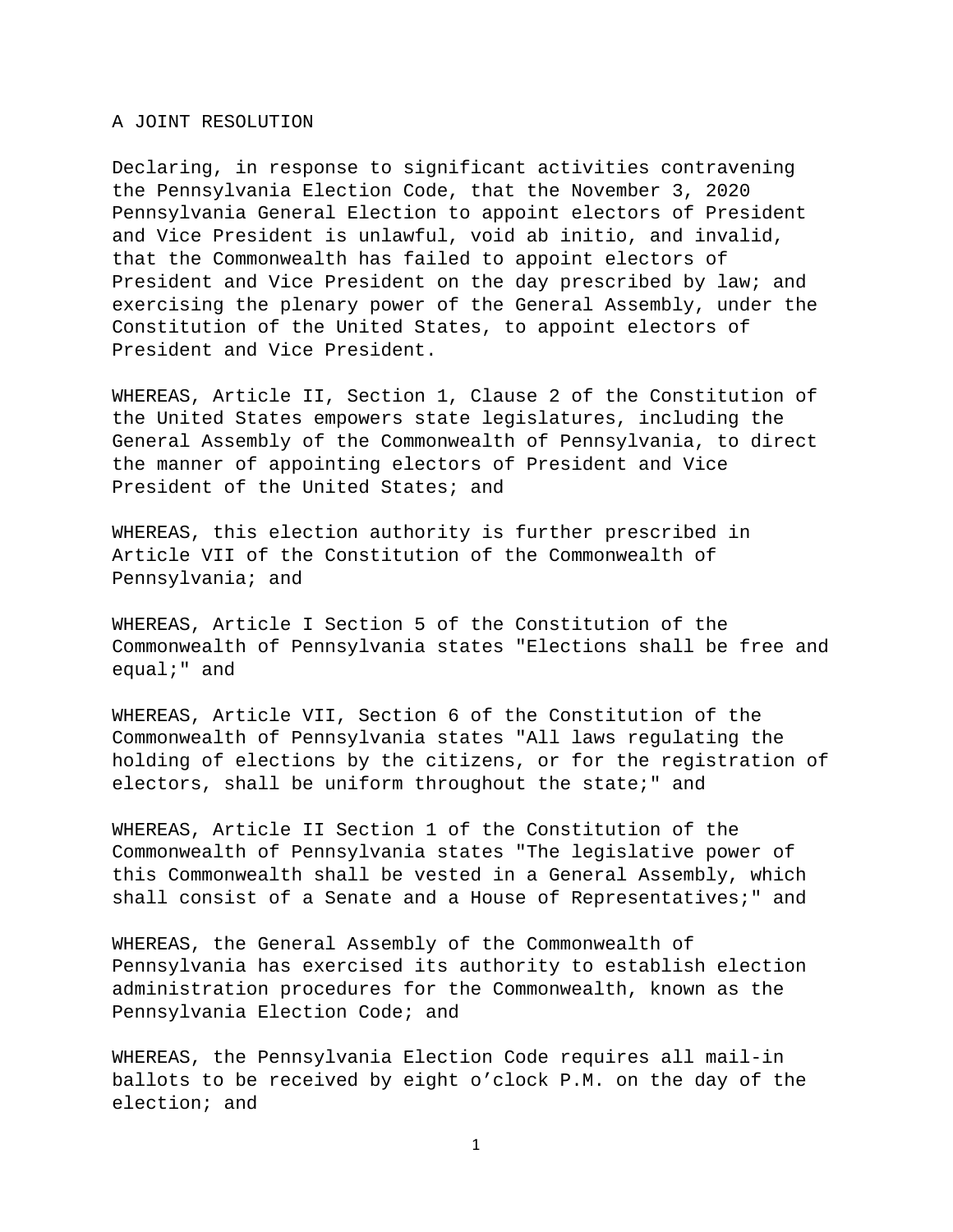WHEREAS, the Pennsylvania Election Code requires election officials at polling places to authenticate the signatures of in-person voters; and

WHEREAS, the Pennsylvania Election Code requires that county boards of elections shall not meet to conduct a pre-canvass of all absentee and mail-in ballots until seven o'clock A.M. on Election Day, during which time defects on mail-in ballots would be identified; and

WHEREAS, the Pennsylvania Election Code prohibits the counting of defective absentee or mail-in ballots; and

WHEREAS, the Pennsylvania Election Code authorizes "watchers," selected by candidates and political parties, to observe the process of canvassing absentee and mail-in ballots; and

WHEREAS, the Commonwealth conducted an election on November 3, 2020 for the purpose of appointing electors of President and Vice President of the United States; and

WHEREAS, on September 17, 2020, less than seven weeks before the November 3, 2020 election, the Supreme Court of Pennsylvania unlawfully and unilaterally extended the deadline for mail-in ballots to be received, mandated that ballots mailed without a postmark would be presumed to be received timely, and could be accepted without a verified voter signature; and

WHEREAS, on October 23, 2020, less than two weeks before the November 3, 2020 election and upon a petition from the Secretary of the Commonwealth of Pennsylvania, the Supreme Court of Pennsylvania ruled that county Boards of Election need not authenticate signatures for mail-in ballots, thereby treating in-person and mail-in voters dissimilarly and eliminating a critical safeguard against potential election crime; and

WHEREAS, on November 2, 2020, the night before the November 3, 2020 election and prior to the prescribed time for precanvassing mail-in ballots, the office of the Secretary of the Commonwealth of Pennsylvania encouraged certain counties to notify party and candidate representatives of mail-in voters whose ballots contained defects; and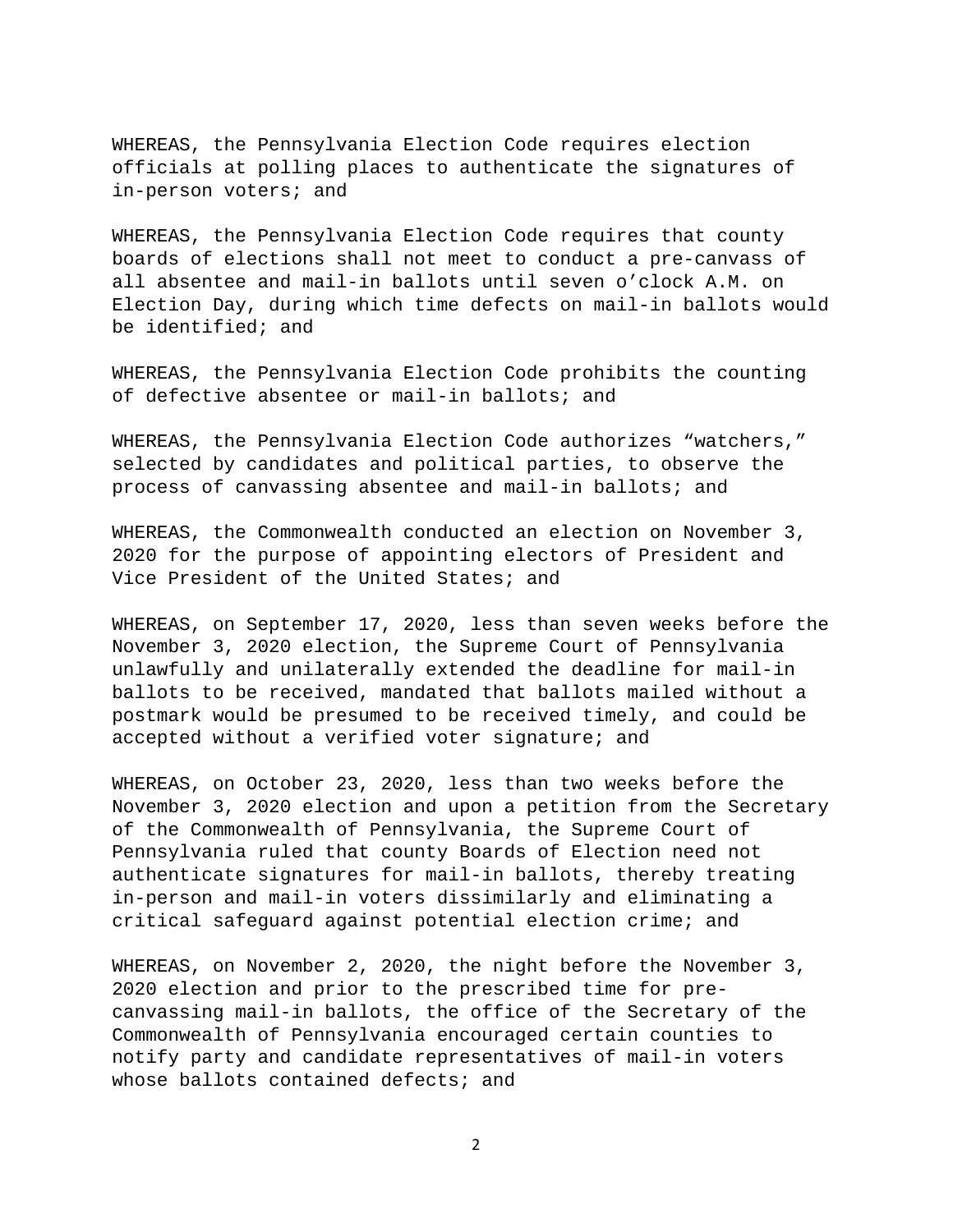WHEREAS, predominantly Democratic counties permitted mail-in voters to cure defective ballot submissions while predominantly Republican counties followed the law and invalidated defective ballot submissions; and

WHEREAS, in certain counties in the Commonwealth, watchers were not permitted to meaningfully observe the pre-canvassing and canvassing activities relating to absentee and mail-in ballots; and

WHEREAS, officials in the Executive and Judicial branches of the Commonwealth infringed upon the General Assembly's authority under the Constitution of the United States and the Constitution of the Commonwealth of Pennsylvania by issuing decisions and providing guidance contravening the express provisions of the Pennsylvania Election Code; and

WHEREAS, election officials in certain counties of the Commonwealth acted upon those decisions and guidance by the Executive and Judicial branches of the Commonwealth; and

WHEREAS, election officials in certain counties of the Commonwealth took further actions to contravene the provisions of the Pennsylvania Election Code; and

WHEREAS, 3 U.S. Code Section 1 states "The electors of President and Vice President shall be appointed, in each State, on the Tuesday next after the first Monday in November, in every fourth year succeeding every election of a President and Vice President;" and

WHEREAS, the aforementioned events tainted and doomed the entirety of the process of appointing electors of President and Vice President on the day prescribed by law; and

WHEREAS, 3 U.S. Code Section 2 states "Whenever any State has held an election for the purpose of choosing electors, and has failed to make a choice on the day prescribed by law, the electors may be appointed on a subsequent day in such a manner as the legislature of such State may direct;" and

WHEREAS, Article VI, Section 2, Clause 2 of the Constitution of the United States states "This Constitution, and the Laws of the United States which shall be made in Pursuance thereof; and all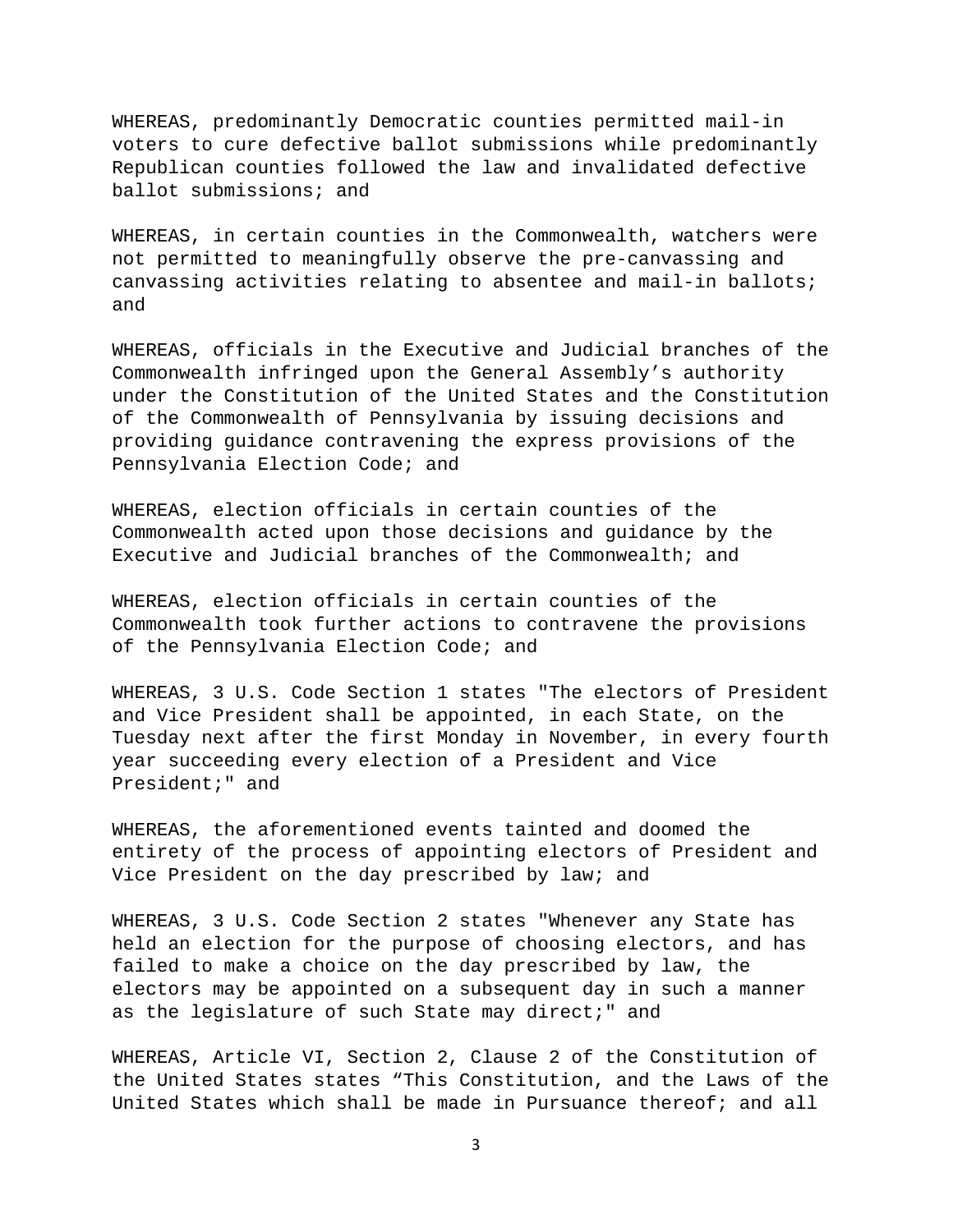Treaties made, or which shall be made, under the Authority of the United States, shall be the supreme Law of the Land; and the Judges in every State shall be bound thereby, any Thing in the Constitution or Laws of any State to the Contrary notwithstanding;" therefore be it

RESOLVED that the Pennsylvania General Assembly —

(1) Declares the aforementioned to be findings of fact; and

(2) Condemns all infringement on the General Assembly's authority to establish election law pursuant to the Constitution of the United States and the Constitution of the Commonwealth of Pennsylvania; and

93) Declares the November 3, 2020 election process for appointing electors of President and Vice President for the Commonwealth of Pennsylvania as neither equal nor uniform, but instead as unlawful, void ab initio, and the results thereof invalid; and

(4) Declares that the Commonwealth of Pennsylvania has failed to appoint electors of President and Vice President on the day prescribed by law in 3 U.S. Code Section 1; and

(5) Exercises its plenary power to appoint electors of President and Vice President as provided in Article II, Section 1, Clause 2 of the Constitution of the United States; and

(6) Appoints the following qualified individuals as the electors of President and Vice President for the Commonwealth of Pennsylvania:

> a) Elector 1 b) Elector 2 c) Elector 3 d) Elector 4 e) Elector 5 f) Elector 6 g) Elector 7 h) Elector 8 i) Elector 9 j) Elector 10 k) Elector 11